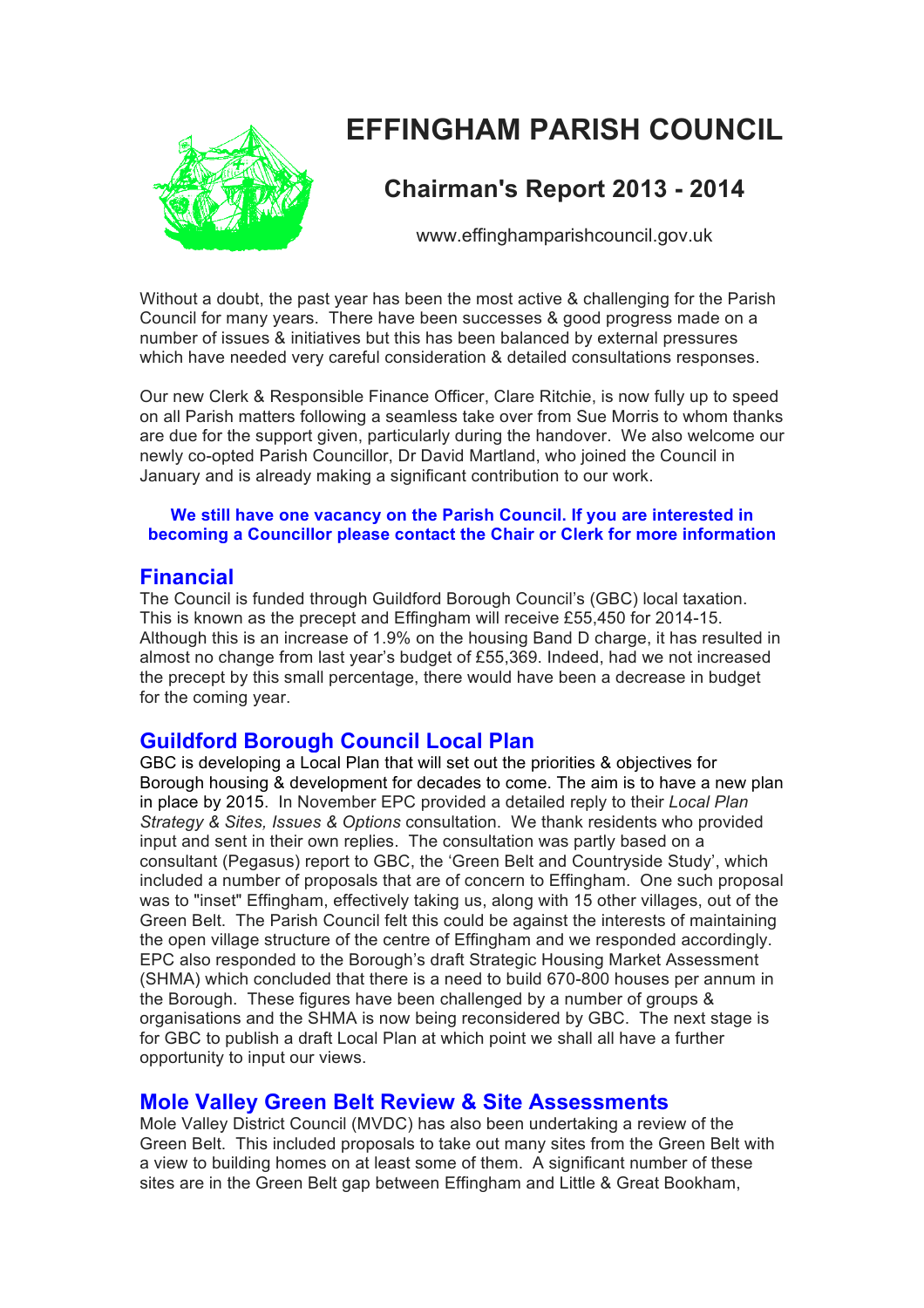which, if built on, would close the Green Belt gap between our villages. Under the National Planning Policy Framework (NPPF) local District Councils are required to consult with each other where changes could have an impact across district borders. EPC supported the local Hands Off the Green Belt group's petition to GBC to ask them to ensure Effingham's interests were fully taken into account in these cross border discussions. (MVDC were also petitioned to ensure our interests were taken into account.) EPC submitted our views on the MVDC consultation and trust they will be properly considered in any decisions on changes to the Green Belt.

## **Howard of Effingham School & Berkley Homes Initiative**

Following the purchase of the Effingham Lodge Farm site by Berkeley Homes, Mrs Barnfield, Howard of Effingham, & Mr McPhillips, Berkley Homes, gave a presentation at a well attended Parish Council meeting in October 2013. Their proposed initiative is to rebuild the school on Effingham Lodge Farm, on the opposite side of Lower Road, and to fund the rebuilding through "enabling" housing development on three sites including the current school site. They recently attended the February 2014 EPC meeting to give an update on progress and answer questions from Councillors and residents.

The Council has been disappointed with the communication process on this proposal to date, with delays and cancellations to meetings, and a lack of firm information and proposals. This has left both councillors and residents with concerns on how a process to reach an acceptable solution that meets the needs of both the school and the village will be achieved. EPC hope that more formal discussion events and communications will lead to more meaningful consultations.

Berkeley Homes will be hosting a drop in exhibition session on Saturday 26 April, 10.00am-3.00pm at the KGV Hall, Browns Lane, Effingham. Berkeley Homes will be available to discuss plans for the sites and information will be available on indicative proposals. Residents are encouraged to come along & get involved in what will be the start of a consultation process.

#### **Village Plan**

With all the initiatives & consultations that we have been involved with during the year, we decided to limit our activities on the development of our village plan to issues that fitted in with GBC consultation on issues & options for their new Local Plan. Hence, before Christmas we carried out a Housing Requirements Survey, delivering & collecting survey forms at every home in the village. We are very pleased that over 60% of the forms were returned & we are currently analysing the replies. The survey will help us answer some of the biggest questions facing us  $-$  if extra homes are to be built in Effingham, how many & what sort of homes should they be? The information we have gathered will directly feed into Guildford's database and should be influential in providing a sound basis for any negotiations. Initial findings from the survey will be presented at the Council's Annual Parish Meeting on 22 April 2014.

#### **Lengthsman's Initiative**

Surrey County Council has made funds available to Parish Councils for local communities to carry out additional highways groundworks to improve their villages. Our County Councillor, Bill Barker, has actively supported this initiative and secured funding for 2013/14 of which Effingham has received a share. This funding has been used to improve walkways, trim hedges, carry out tree maintenance and clear scrub, additional works to the normal cutting of the verges carried out by SCC contractors.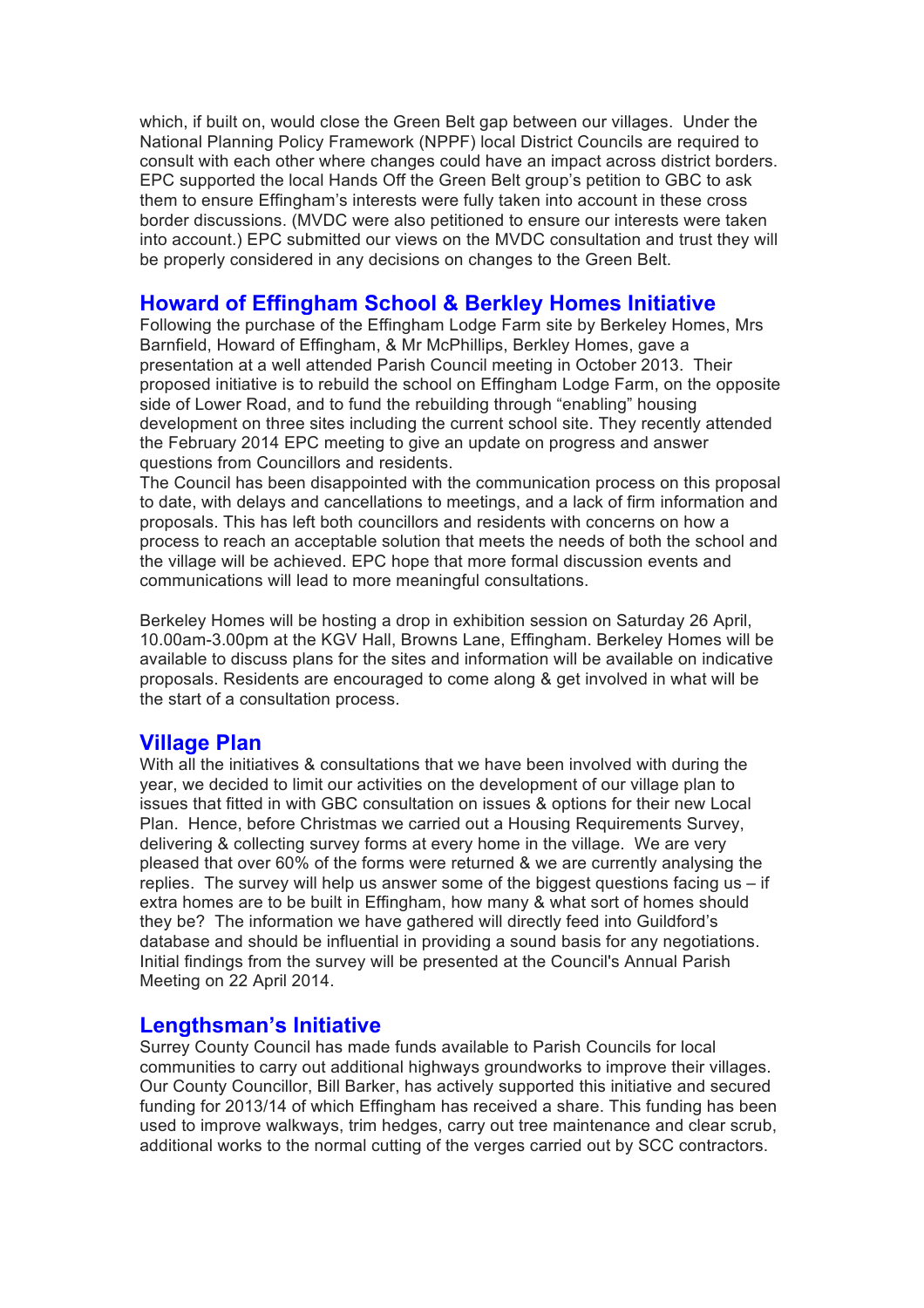# **Flooding**

Whilst Effingham has been less affected by flooding than many areas in the Thames Valley, we have suffered! The deep "pond" on Orestan Lane, west of The Plough pub probably caused the worst disruption to the village. Access to the electrical substation & the drains in the compound has dramatically improved this issue and our thanks go to all those who helped resolve this.

Flooding on the spring line along Lower Road, near the Howard school resulted in pupils having to walk in the flooded road to get to school from Bookham. EPC supported a Bookham Residents' Association initiative to build up the footpath that runs behind the school all the way to The Lawn in Bookham. An allocation from the lengthsman's funding allowed the Effingham end of the path to be rebuilt with the work carried out during the Spring half-term week. The footpath surface is now much improved for walkers.

## **Critten Lane (Continuing South from Beech Avenue)**

This road has been in an increasingly poor state. Just before Christmas we were informed, with very little warning, that the road would be closed for repair for several days in the week commencing 16 Dec 2013. Unfortunately, St Teresa's School had not been given enough warning of the closure to adjust school transport arrangements & the work was deferred. Following the subsequent bad weather, we are still awaiting rescheduling of this work by SCC.

# **The Henry Smith Charity**

The object of the Smith Charity is **"**to provide for the relief of the poor, aged or infirm and their advancement in life within the parish of Effingham". The fund is there to provide a little bit of extra help & support to those amongst us who could benefit. A small group of parishioners, representing Effingham Parish Council and the three churches, administer the fund & decide on cases of need. All the work is conducted in strict confidence & only the Trustees are aware of the circumstances of each case. If you feel you have need of some help, or know of somebody who could benefit please contact the Parish Clerk.

## **Community Fund**

The Council also has a small grant making fund, the Community Fund, which provides grants to village organisations & groups to support projects which benefit Effingham residents. Applications can be made at any time. Please contact the Parish Clerk for more information.

## **Effingham Village Recreation Trust (EVRT)**

The Parish Council has been regularly updated by EVRT's Managing Trustees throughout the year on progress as they have addressed & updated the key processes & financial strategy for the Trust. The work carried out by the Trustees over the year has been thorough and the Parish Council, as Custodian Trustee, supports the new financial strategy & its aim to secure a sustainable financial future for the Trust. Whilst issues remain over licence negotiations, the Parish Council are satisfied that these issues are being managed appropriately. The Parish Council, as a body, have also been pleased to support the new pedestrian access project on the A246 near the bus stop and the nest swing with funding from the Community Fund. The Parish Council would like to thank the Managing Trustees for the huge amount of time & commitment they have put in over the last year.